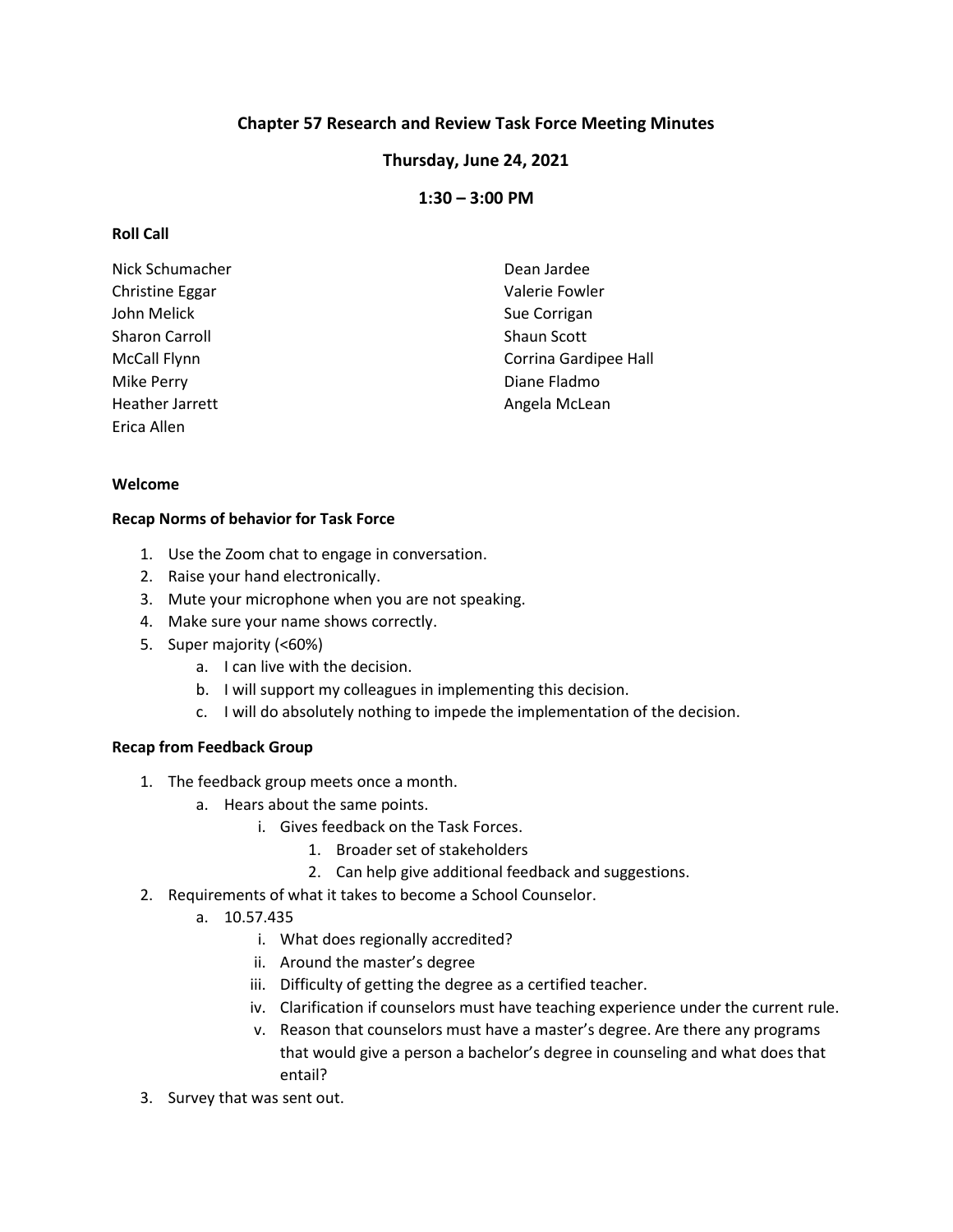- a. Does this group want to take on the requirements of 10.57.435?
	- i. Does this group feel the requirements around a school counselor needs adjustment?
		- 1. Split 5 to 5.
- b. Specific suggestions and recommendations from survey.
	- i. Option for experience certified teachers to earn counselor certification.
	- ii. Three years teaching experience is a barrier. We need an alternate way for counselors to gain experience.
	- iii. Language added should include that the counselor shall have 3 years of successful experience.
	- iv. Provide clarity in provisional.
- c. Does this group want to take on a review of this specific set of requirements?
	- i. It is possible to get something is.
	- ii. No need for the changes in Class 6.
		- 1. Rather the ARM that has to do with Administrative Licensure

### **Continue Work on ARM regarding counselor licensing language and potential revisions.**

- 1. Evaluated separately from our teachers.
	- a. Is the evaluation tools used for counselors and teachers the same?
		- i. Counselors are evaluated using the same tool as classroom teachers.
			- 1. Most counselors are under the CBA so unless there is an agreement and contract beforehand.
			- ii. Building and district administrators
				- 1. Evaluate superintendent, custodians, bus drivers, and anyone else working within the school system.
		- iii. Counselors are evaluated and teach classes.
			- 1. Not all counselors teach though.
	- b. 3 years of teaching experience is a barrier for them to become an administrator.
		- i. How do we overcome that?
			- 1. Thinks it is necessary and counselors should have that pathway.
		- ii. Because not all counselors are teaching, is the 3 years of teaching really the barrier?
			- 1. Probably more like the difficulty to get unrestricted license.
		- iii. If they are teaching, what license makes them eligible to teach?
			- 1. What makes them eligible to teach without an unrestricted license?
				- a. Class 6 specialist without previous teaching experience.
- 2. Is there some way to document the teaching experience while the counselor is in the counselor position?
	- a. A provisional license to allow the counselor to continue education to learn pedagogy in the meantime.
	- b. Possibly a form an administrator could sign and submit attesting to the counselor having taught classes to fulfill the teaching requirement?
		- i. There is a process for administrators to have five years of teaching experience from out of state.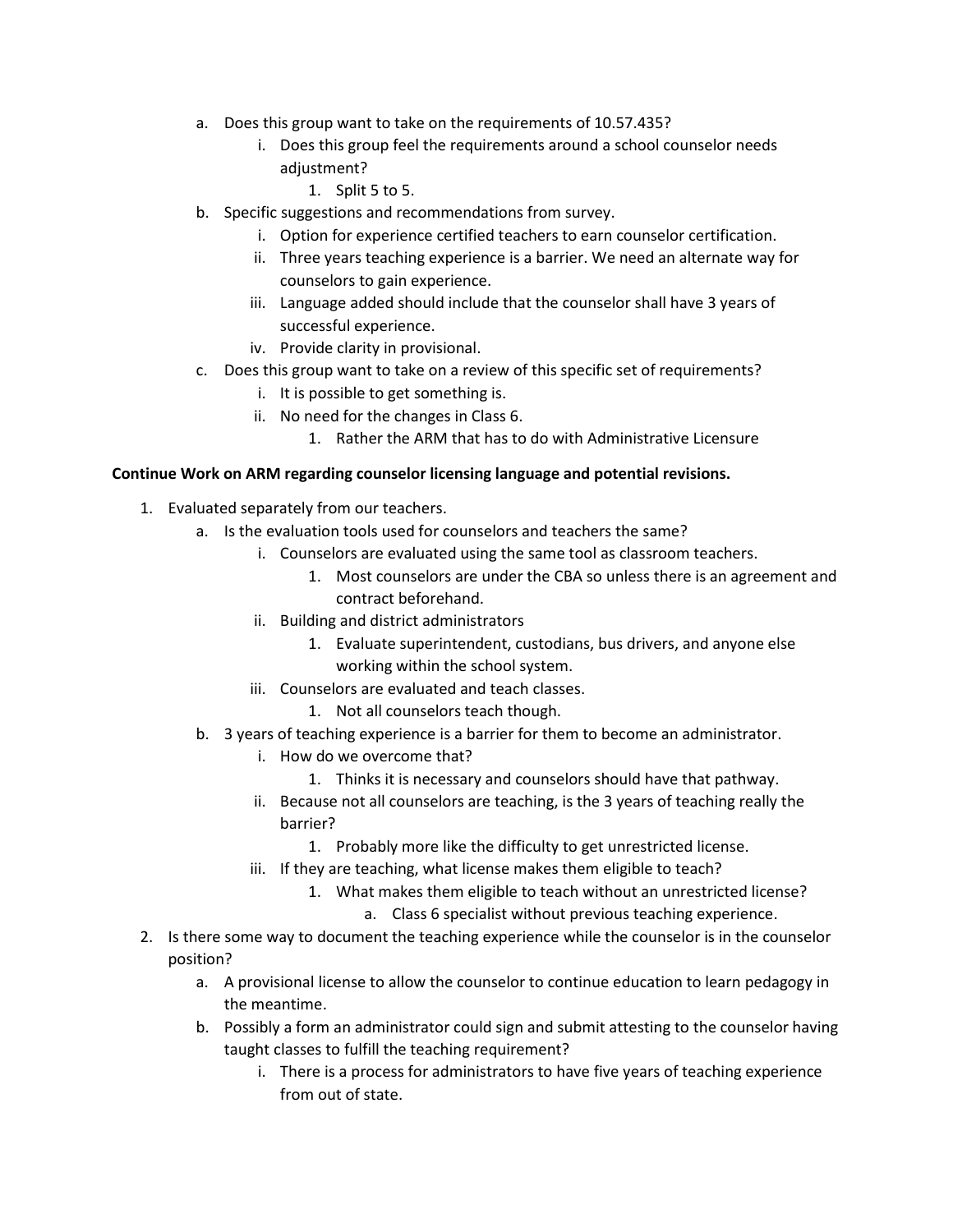- ii. 10.57.416
	- 1. (D) or (E)
		- a. Maybe 416 does not address the recommendation of experience.
- 3. Seems like a step to create a form for experience regarding:
	- a. Teaching
	- b. If the counselor supervisor would recommend the individual is qualified to become an administrator.
- 4. Counselors often fill in for administrators while they are gone.
	- a. The 3 years of training could be a restriction for no reason
		- i. Social emotional training
		- ii. Bully prevention
		- iii. Interacting with teachers
		- iv. Interacting with students in classrooms
		- v. College access
		- vi. Fast track
		- vii. Decision day
		- viii. ACT
		- ix. Engage with school leaders
- 5. Understanding Evaluation
	- a. Something counselors would not be expected to come into the position knowing.
	- b. Once they enter the Ed leadership programs, they would get that understanding as they go through the programs.
		- i. even as a teacher, it is difficult to understand the evaluation process.
- 6. "OR" possibility
	- a. Unrestricted license at the secondary level OR three years of experience as a counselor within the district OR something like that.
		- i. This could be an important option to help get counselors into these administration positions.
- 7. Should a pathway to administrator licensure be (re)opened for school counselors and other specialists through the standard (Class 3) or provisional (class 5) licensure process?
	- a. Concern with "and other specialists"
		- i. Now there is another level included
			- 1. Is an OT license going to try and get a Superintendent endorsement?
		- ii. What other specialists use the Class 6?
			- 1. School Counselor
			- 2. School Psychologists
	- b. And or class 3 / class 5?
		- i. Class 5 is used for someone that has not yet met all the education requirements.
		- ii. Want to make sure as it reads you can use either or
	- c. Too detailed of a question, to simplify:
		- i. Should a pathway to administrator licensure be reopened for school counselors?